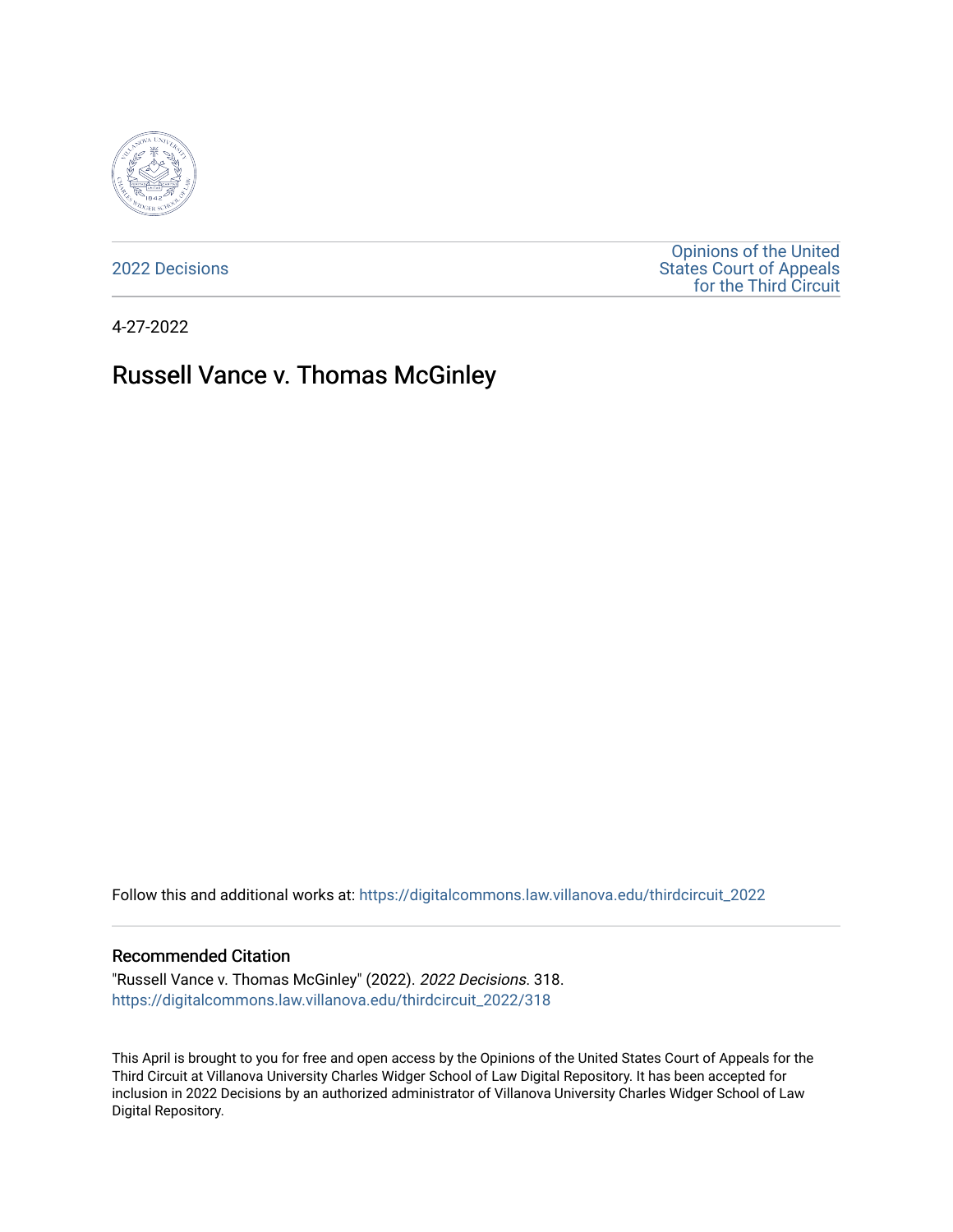### **NOT PRECEDENTIAL**

## UNITED STATES COURT OF APPEALS FOR THE THIRD CIRCUIT

No. 21-3029  $\mathcal{L}_\text{max}$ 

## RUSSELL LEE X. VANCE, Appellant

v.

# SUPERINTENDENT THOMAS S. MCGINLEY

On Appeal from the United States District Court for the Middle District of Pennsylvania (D.C. Civil Action No. 1:21-cv-00892) District Judge: Honorable Christopher C. Conner

Submitted Pursuant to Third Circuit LAR 34.1(a) February 22, 2022 Before: MCKEE, SHWARTZ and MATEY, Circuit Judges

(Opinion filed: April 27, 2022)

OPINION\*

PER CURIAM

<sup>\*</sup> This disposition is not an opinion of the full Court and pursuant to I.O.P. 5.7 does not constitute binding precedent.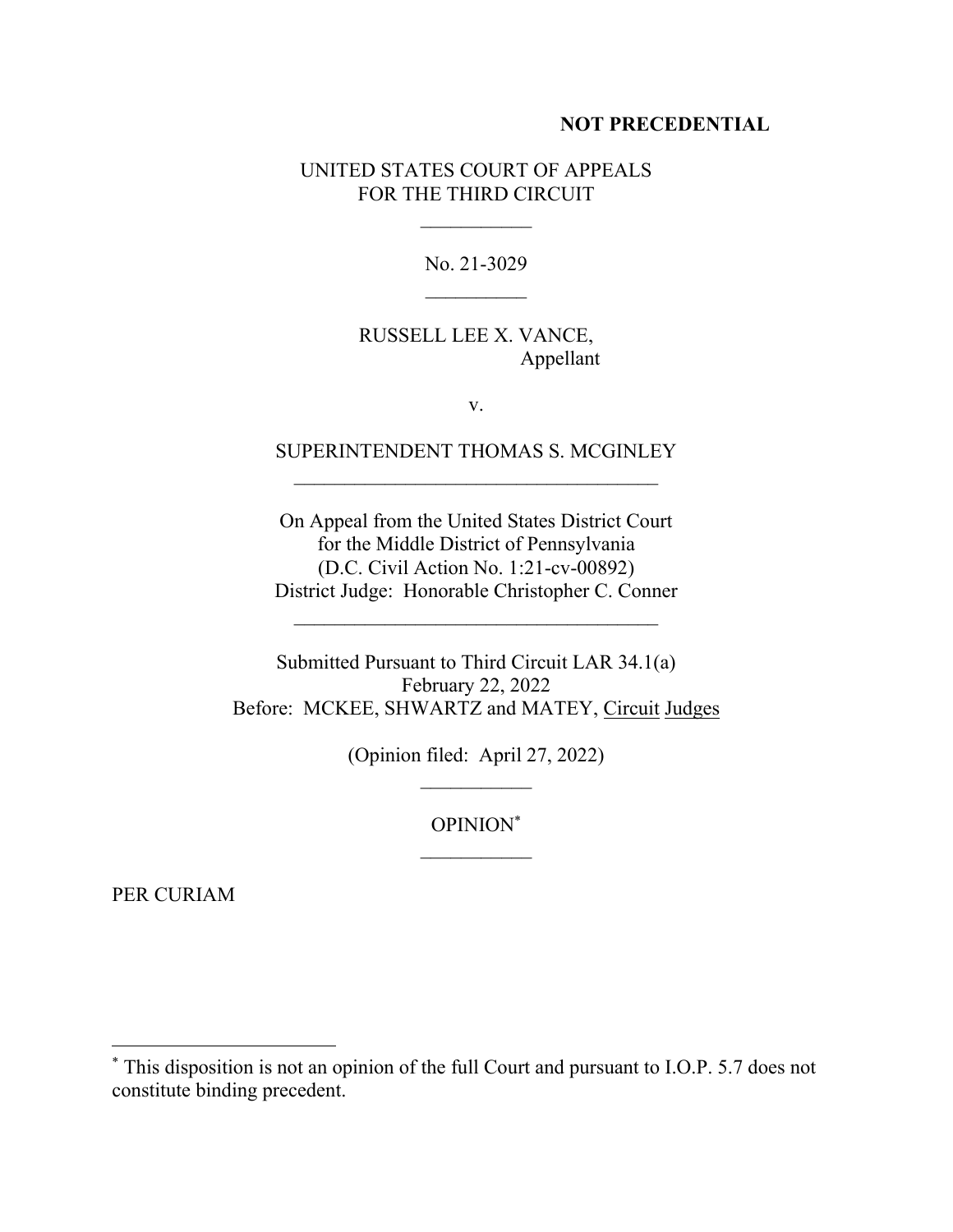Pro se appellant Russell Lee X. Vance filed an appeal from an order of the District Court entered on September 9, 2021, denying his post-judgment motion. For the following reasons, we will affirm.

Vance, an inmate at Coal Township SCI, filed a prisoner civil rights lawsuit naming Superintendent McGinley and seeking damages and transfer to another prison. He claimed that he was placed in an experimental therapeutic facility, given mindcontrolling drugs, was subjected to abusive language and images, and that other inmates were extorting him and threatening his family. A Magistrate Judge recommended that the complaint be dismissed without prejudice under Federal Rules of Civil Procedure 12(b)(1) (lack of subject matter jurisdiction), and 8 (failure to provide short and plain statement showing entitlement to relief), and because Vance did not make factual allegations identifying Superintendent McGinley's involvement in any of the alleged actions. After Vance attempted to amend, the District Court concluded that Vance's new filing did not overcome the defects of his prior complaint. On July 9, 2021, it dismissed the action with prejudice. Vance filed a post-judgment motion on August 15, 2021, again requesting transfer. The District Court denied the request on September 9. Vance filed this appeal.<sup>1</sup>

<sup>&</sup>lt;sup>1</sup> We have jurisdiction to review only the District Court's September 9, 2021 order denying Vance's post-judgment motion, because the notice of appeal was not timely filed as to any other orders of the District Court. See Lizardo v. United States, 619 F.3d 273, 278 (3d Cir. 2010) (explaining that, even if the opposing party does not object on timeliness grounds and the district court considers the motion on the merits, the untimely post-judgment motion does not toll the time for taking an appeal under Fed. R. App. P.  $4(a)(4)(A)$ ; see also Fed. R. App. P.  $4(a)(4)(A)(vi)$  (providing that a motion for relief under Fed. R. Civ. P. 60 tolls appeal period only if filed within 28 days after judgment is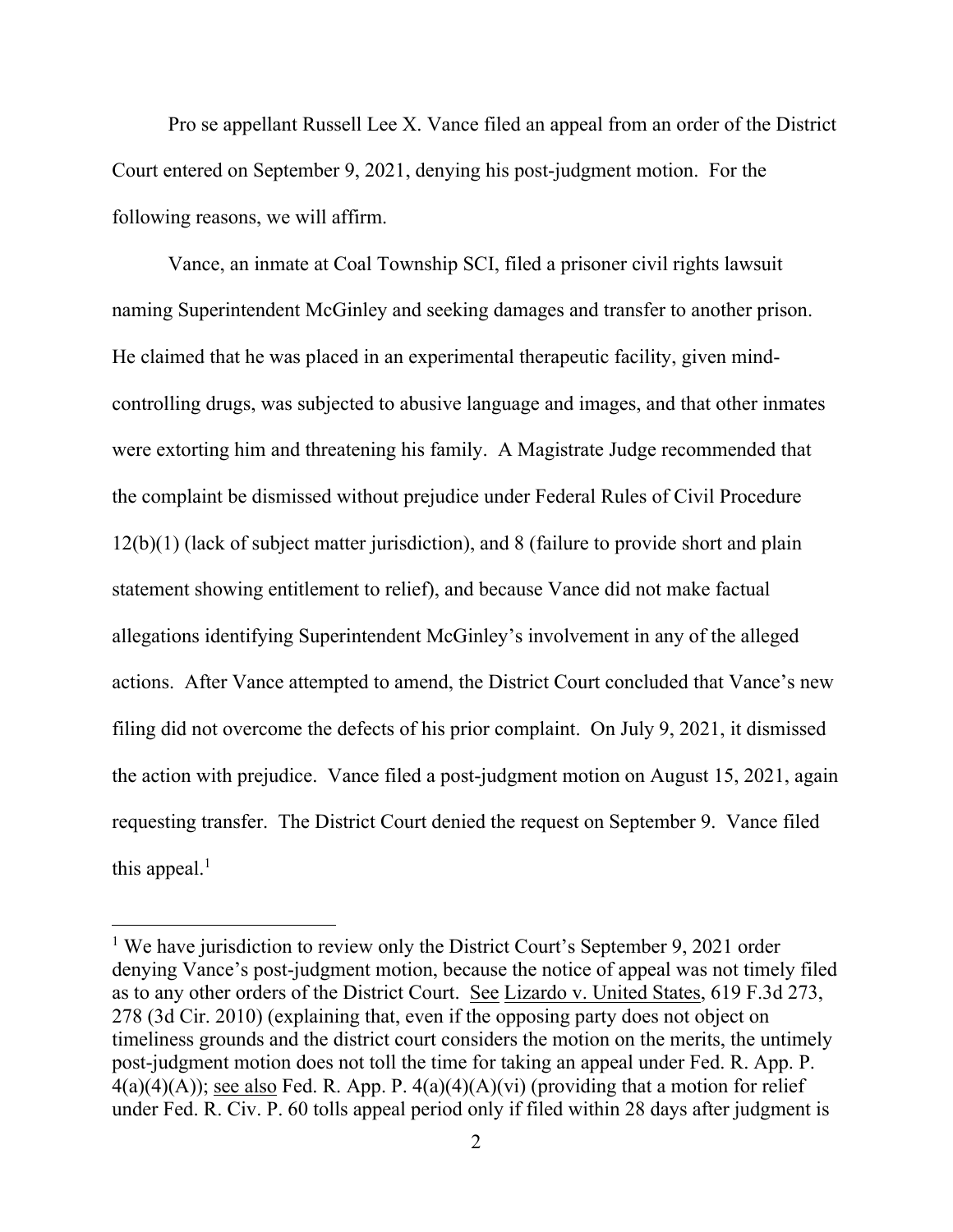We will affirm the District Court's order denying relief. We have jurisdiction under 28 U.S.C. § 1291 and review the District Court's denial of Vance's motion for an abuse of discretion. See Blystone v. Horn, 664 F.3d 397, 415 (3d Cir. 2011). In its order, the District Court noted that the motion was filed well after Vance's amended complaint had been dismissed with prejudice and the matter closed. The motion reiterates Vance's previous request to be transferred. To the extent that the motion is construed as a motion for reconsideration, it was not timely filed. See Fed. R. Civ. P. 59(e) (providing that the motion must be filed within 28 days of judgment).

The District Court arguably should have also construed the motion as one under Rule 60(b)(6), considering its timing and that Vance appears to assert new allegations to support his prior request for transfer. See Walker v. Astrue, 593 F.3d 274, 279 (3d Cir. 2010) (explaining that an untimely motion to alter or amend under Rule 59(e) should be construed as a motion under Rule  $60(b)$ ); Fed. R. Civ. P.  $60(c)(1)$  (providing that a motion under 60(b)(6) must be made "within a reasonable time"); see also Lewis v. Att'y Gen., 878 F.2d 714, 722 n.20 (3d Cir. 1989) (noting that courts may characterize pro se motions according to substance rather than caption). Even if it had, however, Vance did not qualify for relief. In his motion, Vance claims that he was assaulted with a food tray and that "unknown people" threaten him with attack because he filed his lawsuit. To obtain relief under Rule 60(b)(6), Vance needed to show "extraordinary circumstances where, without such relief, an extreme and unexpected hardship would occur" such that

entered).